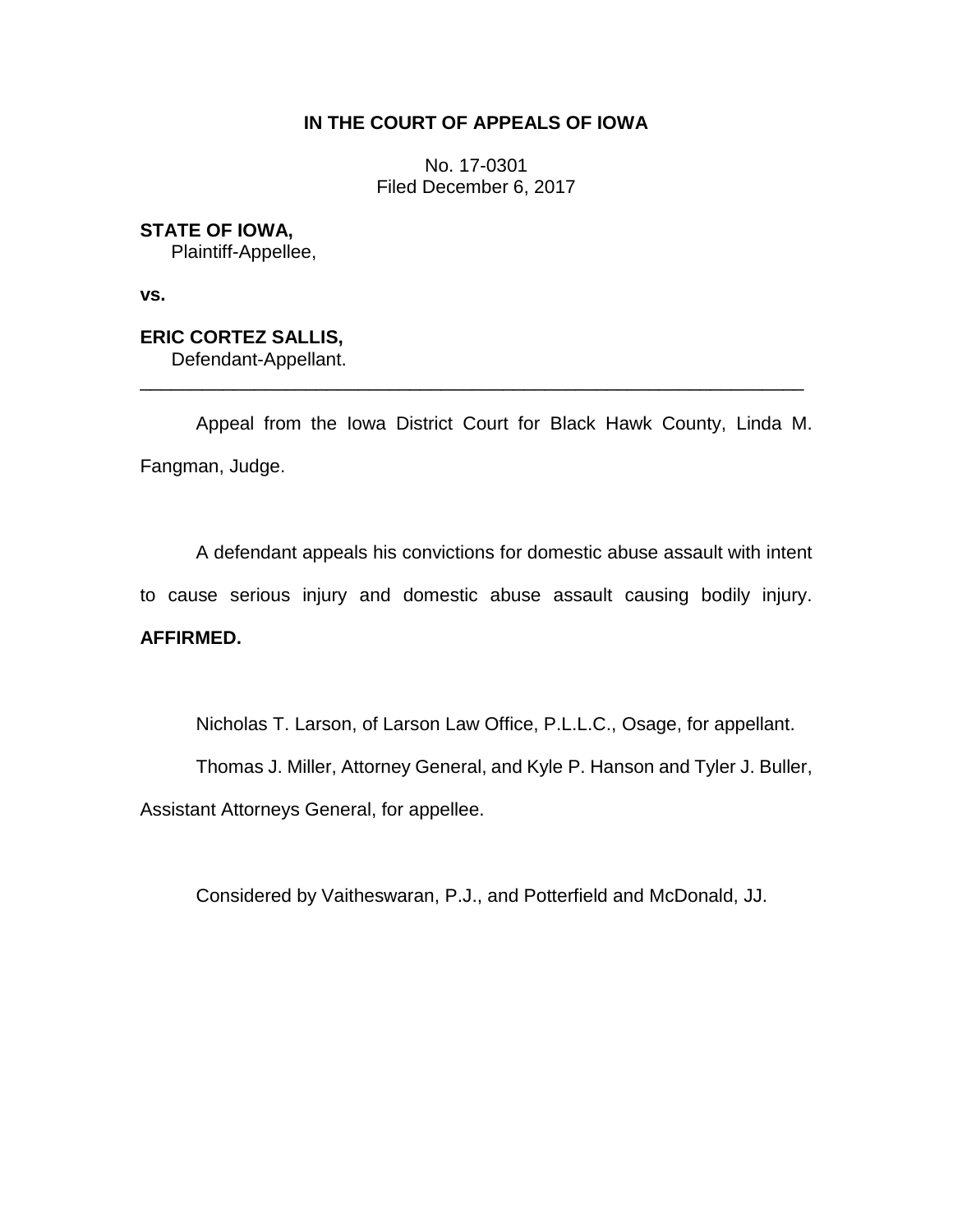## **MCDONALD, Judge.**

A jury found Eric Sallis guilty of domestic abuse assault with intent to cause serious injury, in violation of Iowa Code section 708.2A(2)(c) (2016), and domestic abuse assault causing bodily injury, in violation of section 708.2A(2)(b). The district court sentenced Sallis to two years' incarceration. Sallis appeals his convictions, contending the district court committed evidentiary error and there is insufficient evidence to support the convictions.

At approximately one o'clock in the morning on January 31, 2016, Kavina Walker went to the Waterloo Police Department to report she had been assaulted by her live-in boyfriend, Sallis. Walker was panicking, upset, mad, and crying. Walker reported Sallis hit her and then kicked her when she fell to the ground. Walker told the interviewing officers she was in pain and needed to go to the hospital. An officer took photographs of Walker's injuries, which included significant swelling to the side of her face consistent with her report. The Waterloo Fire Department transported Walker to a local hospital for treatment of her injuries. On the same night, Walker's sister, Quinnisha Hodges, provided a statement to the police. She told the officer she witnessed Sallis kick Walker when Walker was lying on the ground. She also stated she chased Sallis away from the scene. Hodges' interview with the police was recorded.

A different story emerged at trial. Walker testified she spent much of the day in question drinking to celebrate her birthday. She testified that late on the night of the 30th she picked up Sallis and they drove around while drinking. She testified they then drove to her cousin's house to "sit there and drink." According to Walker's testimony, there were a number of people at the house already drinking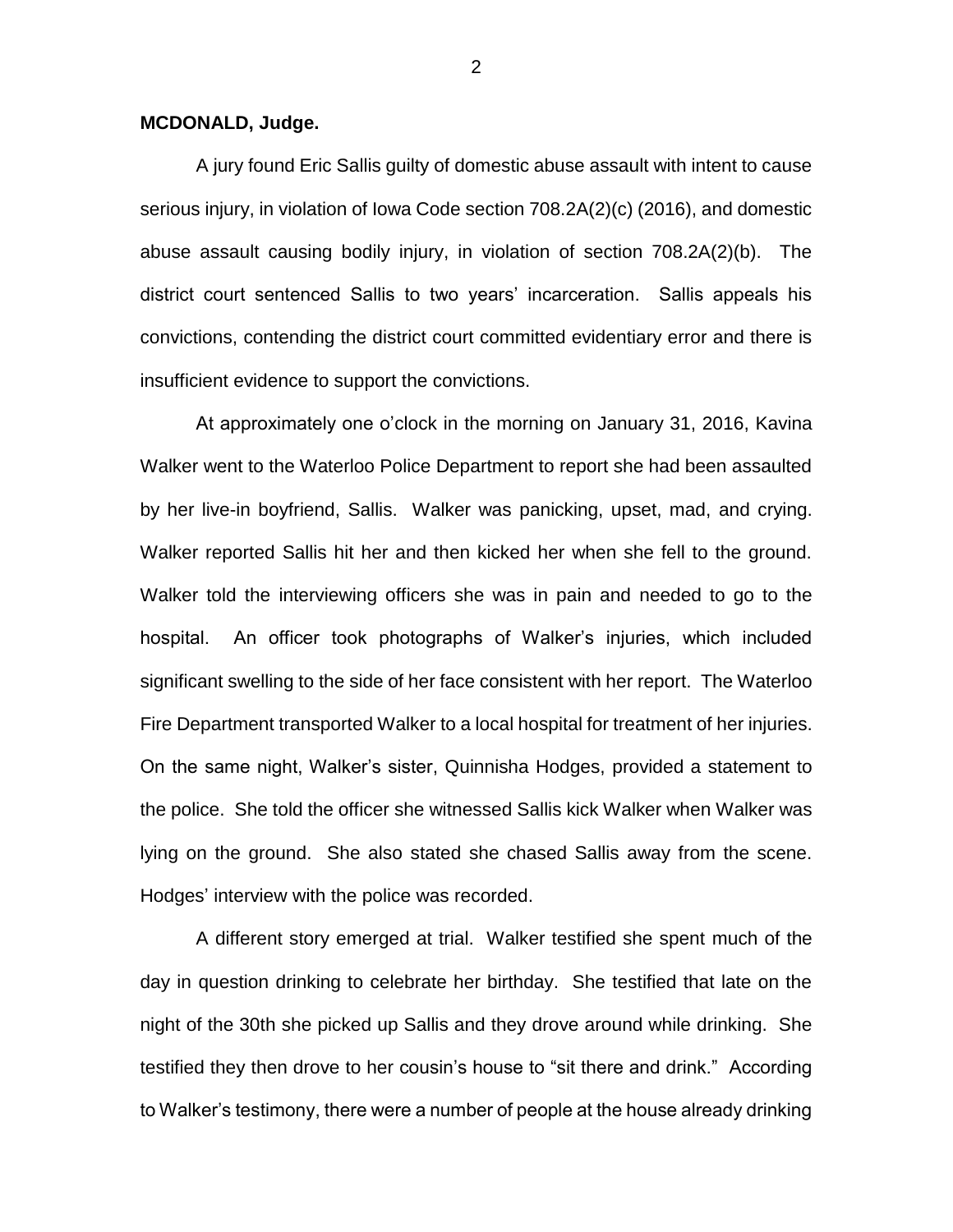by the time she and Sallis arrived. Walker testified she was at the party for only fifteen to thirty minutes. Upon leaving the party, Walker testified, she was attacked by a pedestrian who happened to be walking by her cousin's house when she exited the house. The assault only ended when Hodges came out of the house and interrupted the fight. Walker testified she told the police Sallis attacked her only because she was mad at Sallis after the two exchanged words regarding Walker's ex-boyfriend, who was expected to arrive at the party.

Sallis testified he and Walker drove to Walker's cousin's house but he left after only a few minutes and walked to his sister's house. He testified he left the party to avoid a confrontation with Walker's ex-boyfriend, who was expected to arrive at the party. He testified Walker was at the party when he left and he did not assault Walker.

Hodges testified she had no recollection of the events on the night in question because she was too intoxicated. At trial, Hodges testified she was drunk when she went to the police station and could not recall her statements to the police. The recorded interview was then played for Hodges outside the presence of the jury to refresh her recollection. Hodges then testified viewing the video did not refresh her recollection of the interview. The district court then allowed the video to be played for the jury as a recorded recollection.

The State's case consisted of the testimony of the officers who interviewed Walker and Hodges at the police station on the night in question and the video of Hodges' interview. Waterloo Police Department Sergeant Matt McGeough testified he was present at the police station when he heard a violent pounding at the back door. When he opened the door, he encountered Walker. Walker was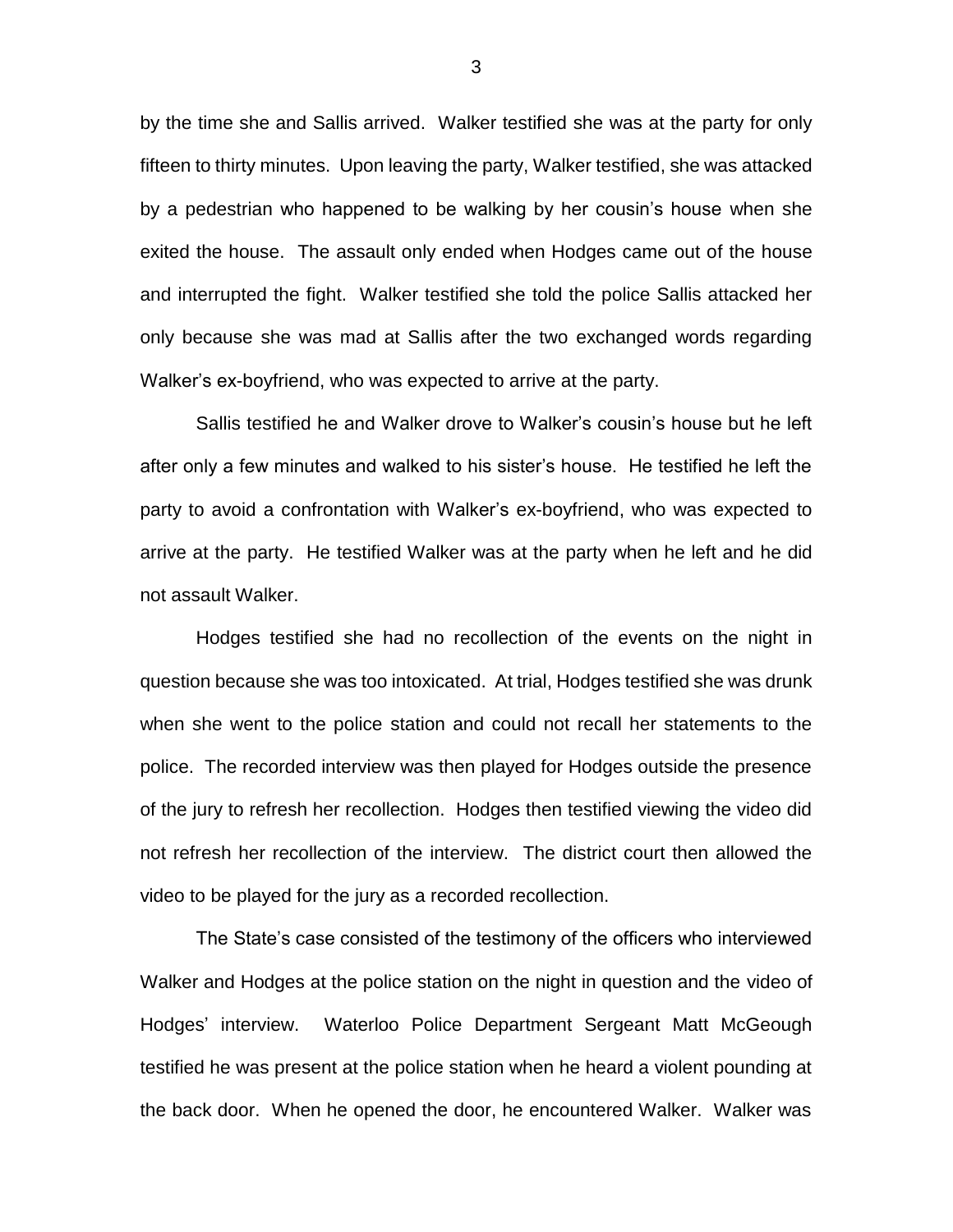"pretty distraught and very emotionally upset, saying she had just been assaulted." McGeough testified he interviewed Walker. Officer Walter was present during the interview. Both McGeough and Walter testified, over counsel's hearsay objections, that Walker reported Sallis had hit and kicked her. The defendant also interposed a hearsay objection to Officer Brownell's testimony regarding the same subject.

Sallis argues the district court erred in allowing the officers to testify regarding the statements Walker made during her police interview. Specifically, he contends the testimony was hearsay.<sup>1</sup> We review hearsay claims for correction of errors at law. *See State v. Smith*, 876 N.W.2d 180, 184 (Iowa 2016). Whether a statement constitutes hearsay is a legal issue, "leaving the trial court no discretion on whether to admit or deny admission of the statement." *Id.* However, we give deference to the factual findings of the district court and uphold those findings if they are supported by substantial evidence. *See State v. Long*, 628 N.W.2d 440, 447 (Iowa 2001).

Hearsay is a statement the declarant does not make while testifying at the current trial or hearing and which is offered into evidence to prove the truth of the matter asserted. *See* Iowa R. Evid. 5.801. As a general rule, hearsay is inadmissible unless an exception applies. *See* Iowa R. Evid. 5.802. One such exception to the general rule is the "excited utterance" exception, which allows for the admission of "[a] statement relating to a startling event or condition, made while the declarant was under the stress of excitement that it caused." Iowa R. Evid.

 $\overline{a}$ 

<sup>&</sup>lt;sup>1</sup> Sallis does not argue the prosecution's offer of impeachment evidence by questioning the law enforcement witnesses to elicit Walker's original statement violated *State v. Turecek*, 456 N.W.2d 219, 224 (Iowa 1990).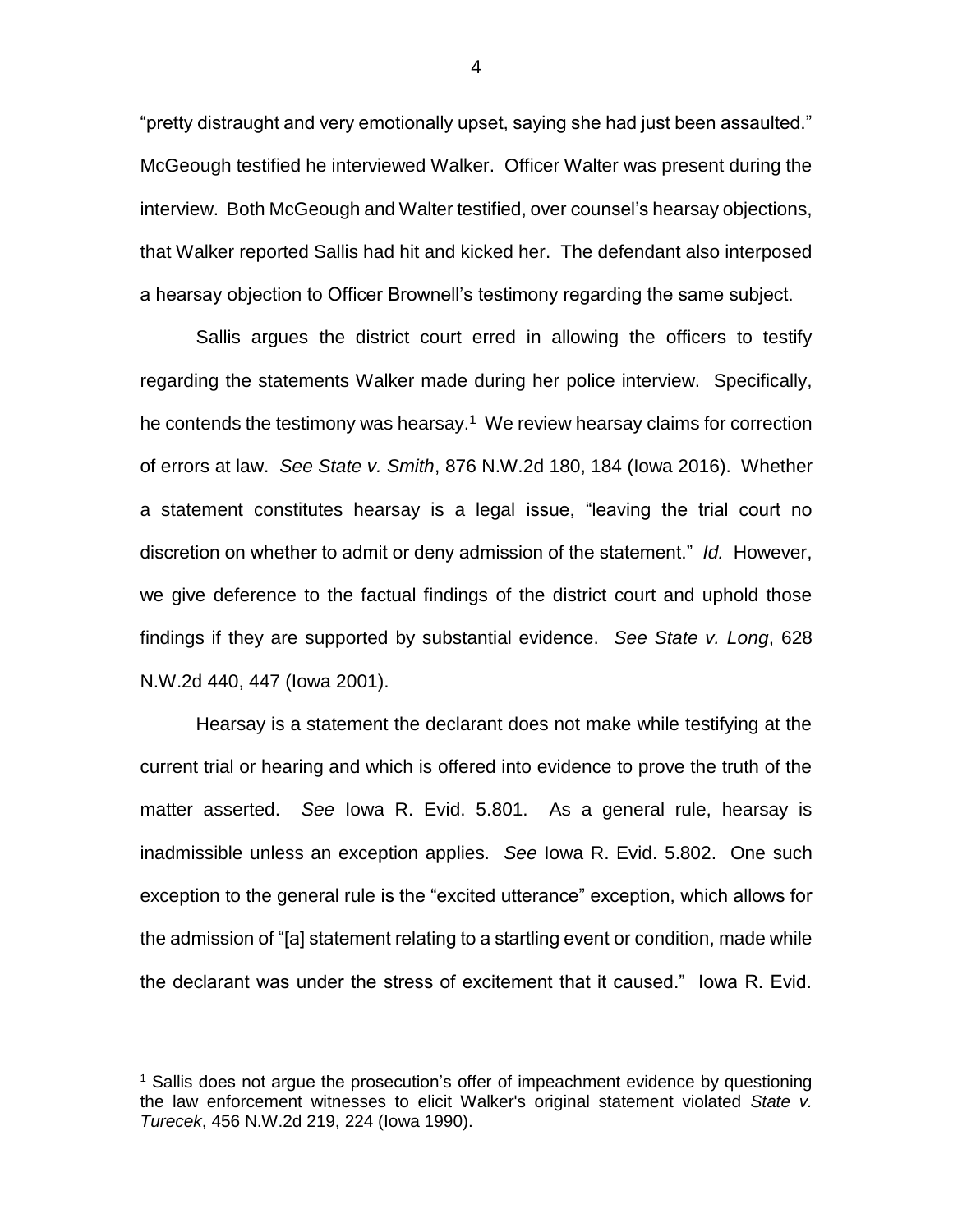5.803(2). In determining whether a statement is admissible under this exception, courts consider five factors:

> (1) the time lapse between the event and the statement, (2) the extent to which questioning elicited the statements that otherwise would not have been volunteered, (3) the age and condition of the declarant, (4) the characteristics of the event being described, and (5) the subject matter of the statement.

*State v. Harper*, 770 N.W.2d 316, 319 (Iowa 2009). The court must consider all five factors. *State v. Hy*, 458 N.W.2d 609, 611 (Iowa Ct. App. 1990).

We first consider the time lapse between the assault and Walker's statements to police. As a general rule, an excited utterance is a spontaneous statement made under the stress or excitement of the stimulus causing the utterance. *See State v. Shortridge*, 589 N.W.2d 76, 82 (Iowa Ct. App. 1998). However, this does not mean the utterance must be made contemporaneous with the startling event or condition. Our cases have held that statements made several hours or even days after the startling event or condition can qualify as excited utterances so long as the declarant was under the stress of excitement that the startling event or condition caused. *See, e.g., State v. Galvan*, 297 N.W.2d 344, 347 (Iowa 1980) (allowing child's statement made two days after incident); *State v. Paulsen*, 265 N.W.2d 581, 586 (Iowa 1978) (allowing statement made two hours after incident); *State v. Stafford*, 23 N.W.2d 832, 836 (Iowa 1946) (allowing statement made fourteen hours after incident). Here, although the exact time of the assault is not known, Walker's report to police occurred shortly thereafter. Specifically, after the assault, Walker changed her clothes and drove several minutes to the police station.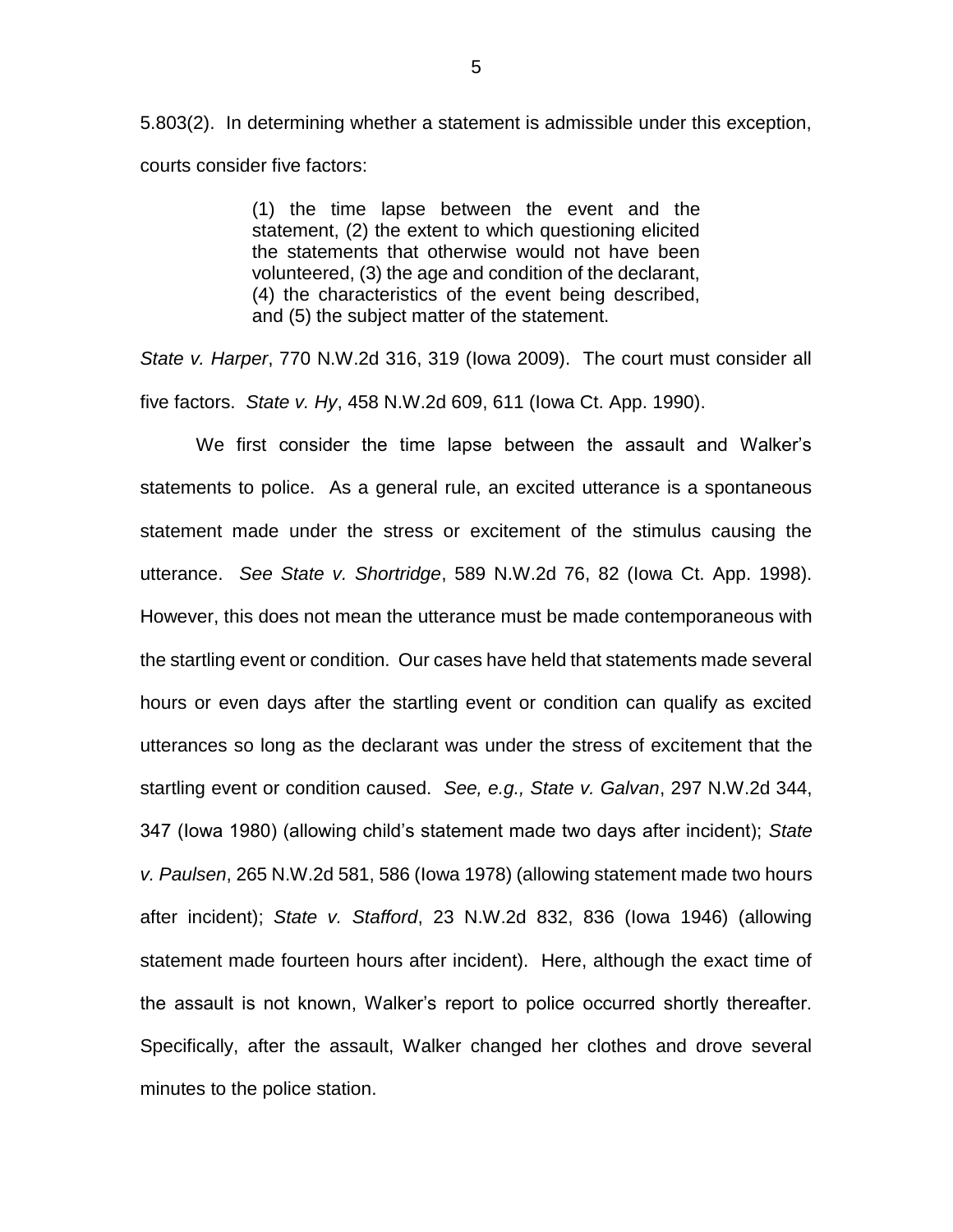Second, we consider the extent to which questioning elicited statements Walker would not have otherwise volunteered. Sergeant McGeough testified Walker was "saying she had just been assaulted" almost immediately upon entering the station. She was in pain and was there to report what had happened to her. The officers testified they asked Walker only general questions, seeking to learn "what happened," "where it happened," and "who we're looking for." It is clear the officers did not elicit information Walker was not intending to volunteer. *See Harper*, 770 N.W.2d at 320 ("[T]he fact that a statement was prompted by a question does not automatically disqualify it as an excited utterance."). It was Walker who drove to the police station for the purposes of making a report against Sallis.

We also consider Walker's age and condition, the characteristics of the event being described, and the subject matter of the statement. At the time of her statements, Walker was twenty-one years old. She had just been assaulted. An assault can be a sufficiently startling or shocking occurrence within the meaning of the rule. *See State v. O'Connell*, 275 N.W.2d 197, 202 (Iowa 1979) (admitting statements made following assault); *State v. London*, No. 13-1461, 2014 WL 5475727, at \*4 (Iowa Ct. App. Oct. 29, 2014) (stating particular assault was a startling event).She was in physical pain. The photographs of Walker's injuries show her face was bruised and swollen. She testified there was a significant amount of blood on her clothing. Walker testified there was sufficient blood on her clothing to compel her to change her clothes before driving to the police station. Walker testified she was panicking, crying, upset, and mad. The officers testified she was emotional. Walker's statements concerned the identity of the assailant.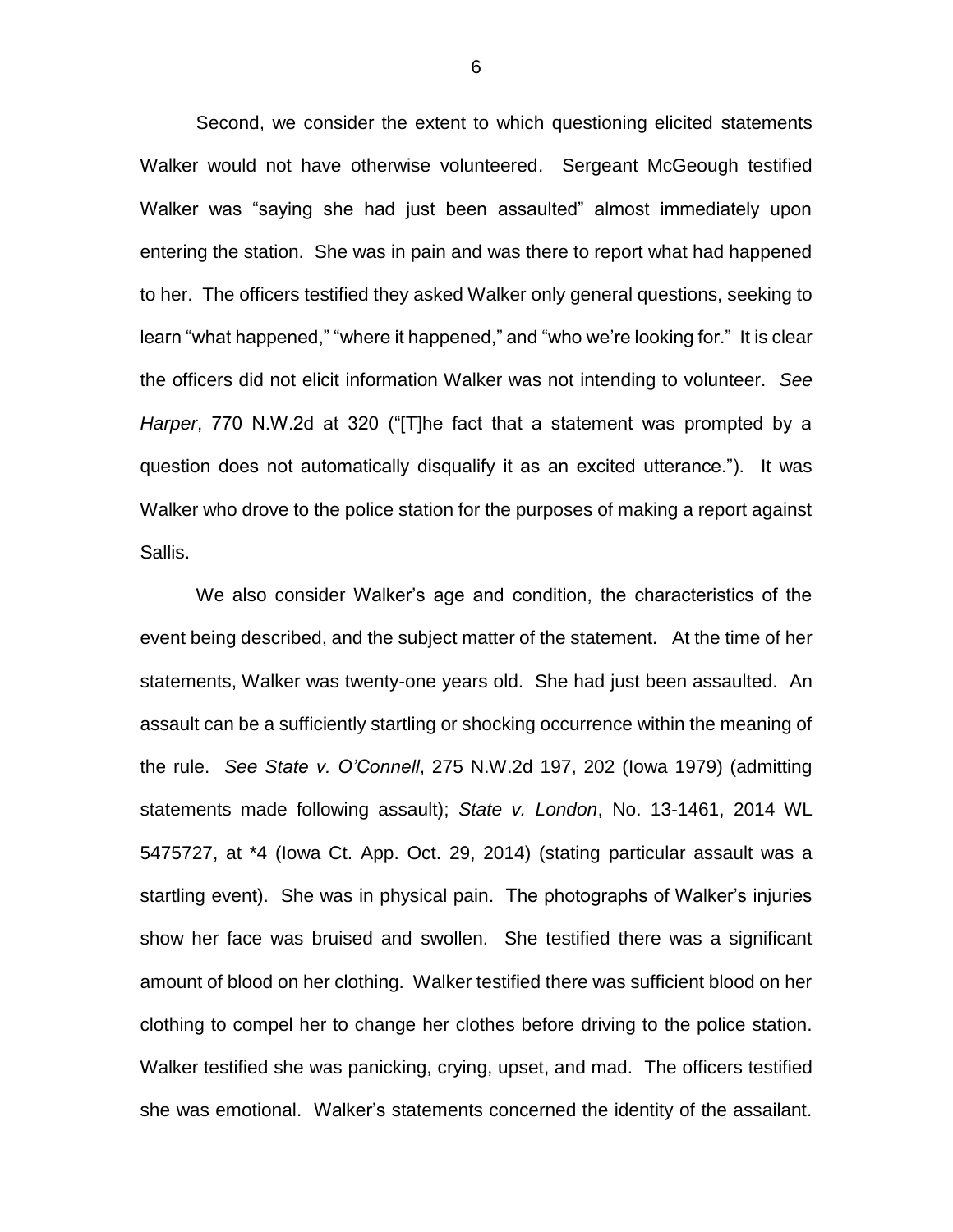Our cases have held a victim's identification of an assailant is sufficiently related to an assault to qualify as an excited utterance. *See, e.g., Stafford*, 23 N.W.2d at 835 (admitting statement of wife identifying husband as assailant).

After considering all of the relevant factors, the district court did not err in allowing the officers to testify regarding Walker's report that Sallis assaulted her. The assault was a significant or startling event within the meaning of the rule. The assault caused significant injury to Walker. *Cf. O'Connell*, 275 N.W.2d at 202; *London*, 2014 WL 5475727, at \*4. She reported the assault to the police shortly after it occurred while in great physical pain and in emotional distress caused by the event. Her identification of Sallis as her attacker was volunteered and not elicited from her. Under the circumstances, her statements possess the circumstantial guarantee of trustworthiness for admissibility. We have reached a similar conclusion in similar cases. *See, e.g., O'Connell*, 275 N.W.2d at 202; *Paulsen*, 265 N.W.2d at 586; *Stafford*, 23 N.W.2d at 835; *State v. Green*, No. 15- 0029, 2016 WL 740427, at \*1 (Iowa Ct. App. Feb. 24, 2016) (holding district court did not err in admitting as excited utterance victim's statement made to responding officer shortly after an assault); *State v. Wright*, No. 13-1992, 2015 WL 568520, at \*2 (Iowa Ct. App. Feb. 11, 2015) (holding statements in 911 call following domestic abuse incident were excited utterances); *London*, 2014 WL 5475727, at \*4 (holding statement of victim shortly after violent assault with a bat was an excited utterance)*; State v. Moore*, No. 10-1283, 2012 WL 3194116, at \*3 (Iowa Ct. App. Aug. 8, 2012) (holding statements to 911 operator and responding officer were admissible as excited utterances where only a short time elapsed between event and statements and the declarant was "crying, upset" and the statements did not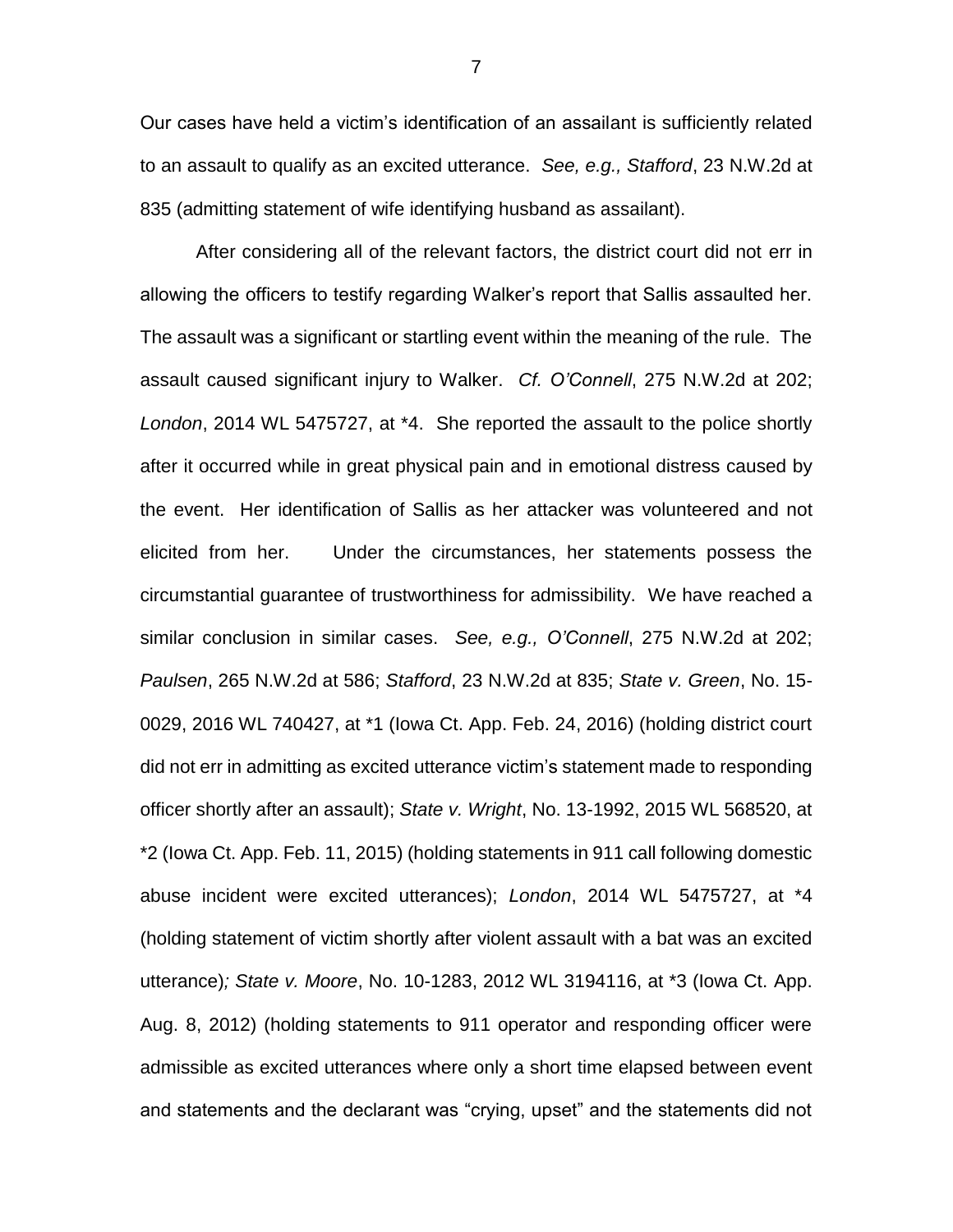"appear to be the result of further contemplation"); *State v. White*, No. 09-1631, 2010 WL 3503450, at \*2 (Iowa Ct. App. Sept. 9, 2010) (holding statements made during 911 call after assault where victim was crying and upset were excited utterances).

Sallis also contends the district court erred in playing for the jury the video of Hodges' interview with police in which she reported witnessing Sallis kick Walker. The State contends the video was correctly played for the jury as a recorded recollection, a recognized exception to the hearsay rule. *See* Iowa R. Evid. 5.803(5). A recorded recollection is a record that is on a matter the witness once knew about but now cannot recall well enough to permit full and accurate testimony and was made or adopted by the witness when the matter was fresh in his or her memory. *See* Iowa R. Evid. 5.803(5). "The rule seeks to assure that there has been an accurate recordation of a past recollection, reasonably contemporaneous with the event, to use as a substitute for the nonexistent present recollection of the event." *State v. Thompson*, 397 N.W.2d 679, 683 (Iowa 1986). "It does this by requiring a satisfactory showing of (1) the 'freshness' of the witness's recollection of the event at the time the recording process takes place, and (2) the accuracy of the process utilized to record that recollection." *Id.*

Sallis argues the video does not satisfy the freshness requirement because the time stamp on the video shows the interview took place at 2:11 a.m., over an hour after the alleged assault occurred. This is an unavailing argument. The mere passage of an hour does not militate against the conclusion the witness knew of the events at the time of the statements. For example, in *Thompson*, an interval of thirty-one days "clearly satisfie[d] the 'freshness' argument." *Id.* In another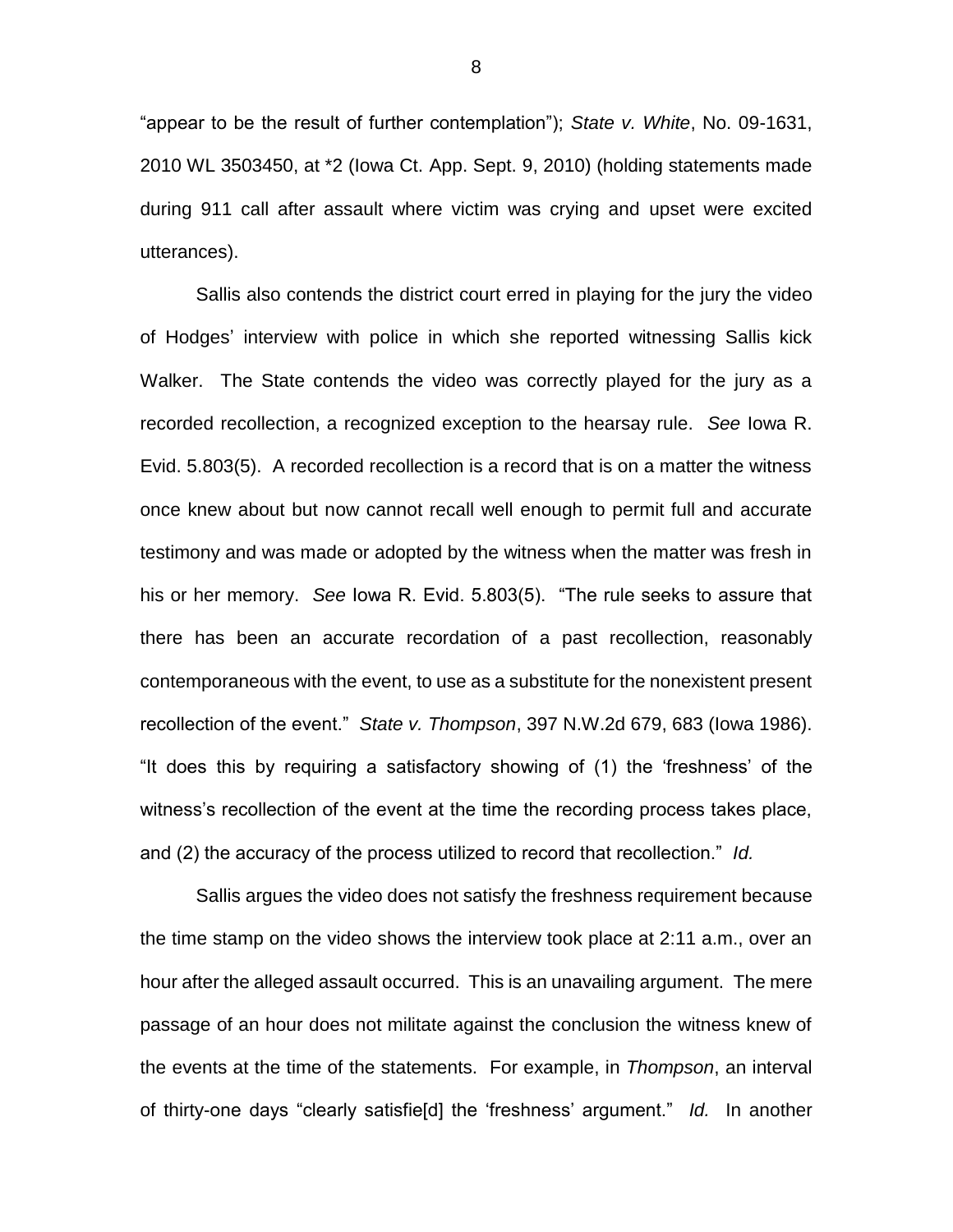case, four days was a satisfactory interval. *See State v. Jones*, No. 01-0822, 2002 WL 31757016, at \*1 (Iowa Ct. App. Dec. 11, 2002). Here, the video shows the events were fresh in Hodges' memory. She described what she saw and then reenacted it. She also described how she chased Sallis and identified the direction and streets down which he fled.

Sallis also notes Hodges testified she could not be certain her statements to the police were truthful because she was intoxicated at the time she gave them. The argument is not prevailing. First, Hodges testified she could not remember giving the statement to the police. However, she also testified that she had no reason to mislead the police or lie to the police and that any statement she would have made would have been the truth. Second, this is an irrelevant consideration for purposes of this hearsay exception. The rule requires accuracy of the process utilized to record the recollection—that is, the videotaping—not of the statements themselves. To the extent Hodges' statements in the video were not credible, the jury was free to make that evaluation for itself.

Sallis also challenges the sufficiency of the evidence supporting his convictions. We review challenges to the sufficiency of the evidence for correction of errors at law. *See State v. Kern*, 831 N.W.2d 149, 158 (Iowa 2013). The question is whether there was substantial evidence to support a guilty verdict beyond a reasonable doubt. *See State v. Torres*, 495 N.W.2d 678, 681 (Iowa 1993). We review the evidence in the light most favorable to the State. *See State v. Dominguez*, 482 N.W.2d 390, 392 (Iowa 1992). We consider all the evidence in the record, not just evidence supporting guilt. *See State v. Tipton*, 897 N.W.2d 653, 692 (Iowa 2017).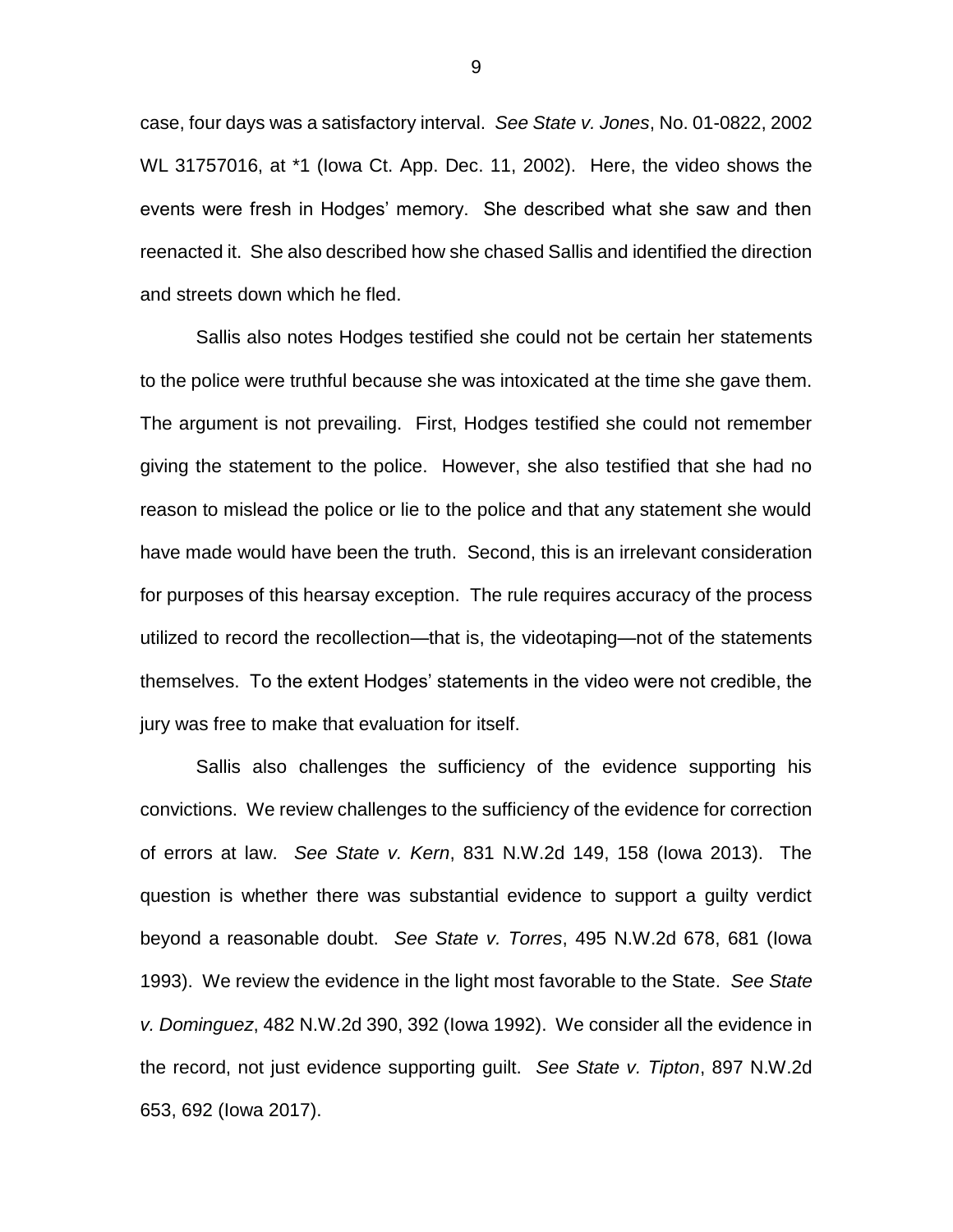A person commits an assault when the person does any of the following:

a. Any act which is intended to cause pain or injury to, or which is intended to result in physical contact which will be insulting or offensive to another, coupled with the apparent ability to execute the act. b. Any act which is intended to place another in fear of immediate physical contact which will be painful, injurious, insulting, or offensive, coupled with the apparent ability to execute the act. c. Intentionally points any firearm toward another, or displays in a threatening manner any dangerous weapon toward another.

Iowa Code § 708.1. A domestic abuse assault, for purposes of this case, is an assault between family or household members who resided together at the time of the assault. Iowa Code §§ 236.2(2)(a), 708.2A(1). Domestic abuse assault is a serious misdemeanor if the domestic abuse assault causes bodily injury or mental illness. *See* Iowa Code § 708.2A(2)(b). It is an aggravated misdemeanor if it is committed with the intent to inflict a serious injury upon another or if the assailant uses or displays a dangerous weapon in connection with the assault. *See* Iowa Code § 708.2A(2)(c).

When the evidence is viewed in the light most favorable to the jury's verdict, there is sufficient evidence to support the verdict. The officers testified Walker and Hodges both reported Sallis punched and kicked Walker. Hodges' interview was played for the jury. The reports were made shortly after the incident. Walker was upset at the time of her report. The police department photographed her injuries, and the photographs were admitted into evidence. The photographs show Walker suffered significant injuries to her face consistent with being punched and kicked. She was treated at a local hospital for the injuries. Walker testified the swelling lasted for two weeks and she was not able to speak normally for four to five days.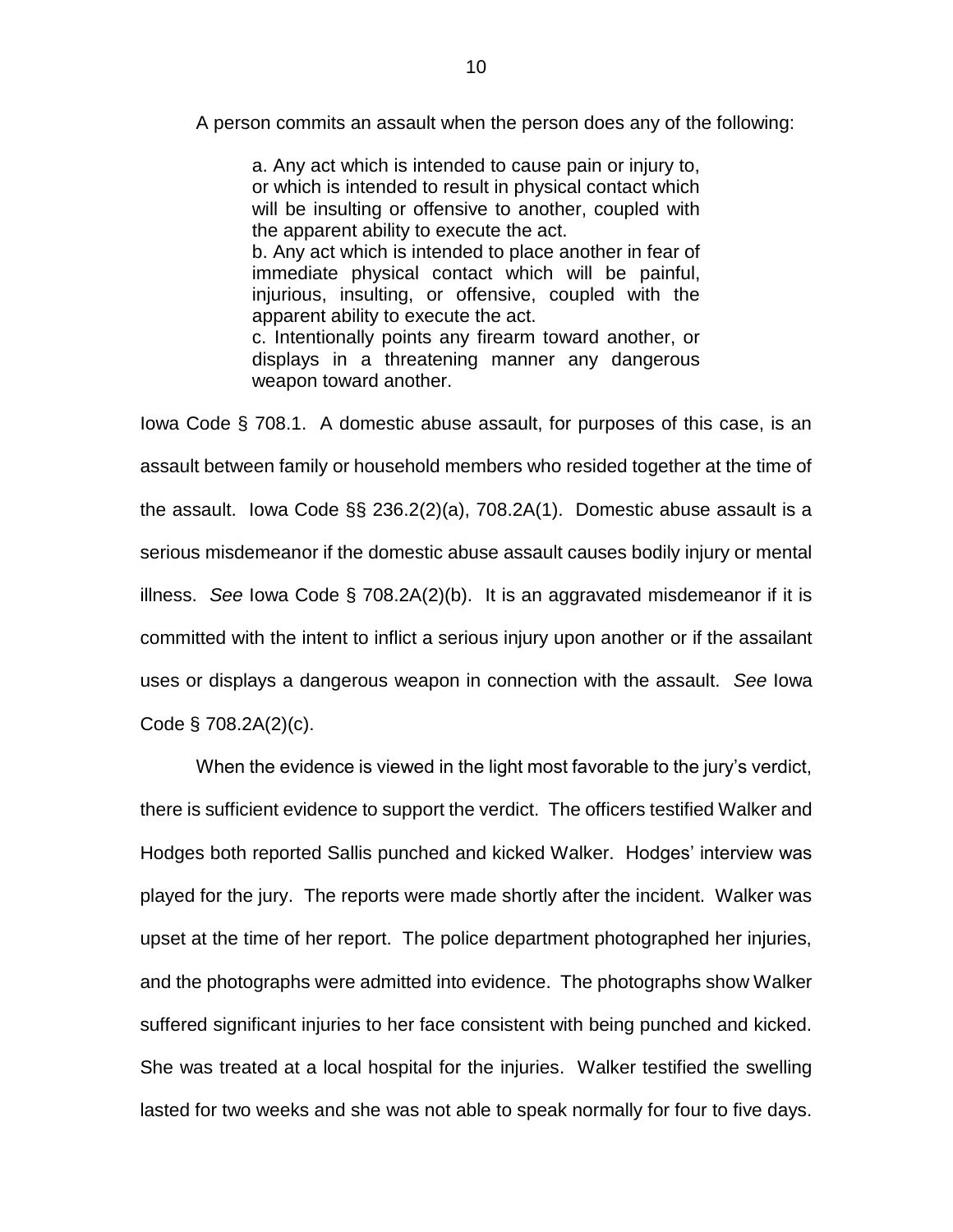She also testified she and Sallis lived together at the time, satisfying the "domestic" requirement. From this evidence, a jury could reasonably find Sallis committed an act intended to result in physical contact that was insulting or offensive to Walker and that Walker sustained a bodily injury that was serious. While Walker and Sallis testified Sallis did not in fact assault Walker, the jury was free to accept or reject the evidence based on its determination of credibility. We will not disturb the jury's credibility determination.

Sallis argues he received ineffective assistance from his trial counsel based on a post-trial issue. During or after trial, the record is not clear, Sallis's girlfriend, Kamesha Stevenson, was contacted by an acquaintance of hers, Alex Holmes. Holmes told Stevenson he had been contacted by a juror on the case who sought information about Sallis "and his past" and was asking Holmes whether "she should find him guilty or not guilty." The description of the juror was a mixed-race woman, which appears from the record to match the description of one juror. Sallis's counsel informed the court he had tried to meet with Holmes but Holmes missed several appointments and then his phone number "went out of order." Neither trial counsel nor Stevenson had Holmes's address. Stevenson testified at a post-trial hearing on Sallis's motion for new trial based on this information. The court denied the motion for new trial. One of the reasons cited by the district court in denying the motion was that "even if I were to believe Mr. Holmes had this conversation, according to Ms. Stevenson they learned this information while the trial was going on. They reported it to [trial counsel] while the trial was going on and certainly the defense did not alert the court or anyone about that potential." Sallis now essentially reframes that statement into an ineffective-assistance